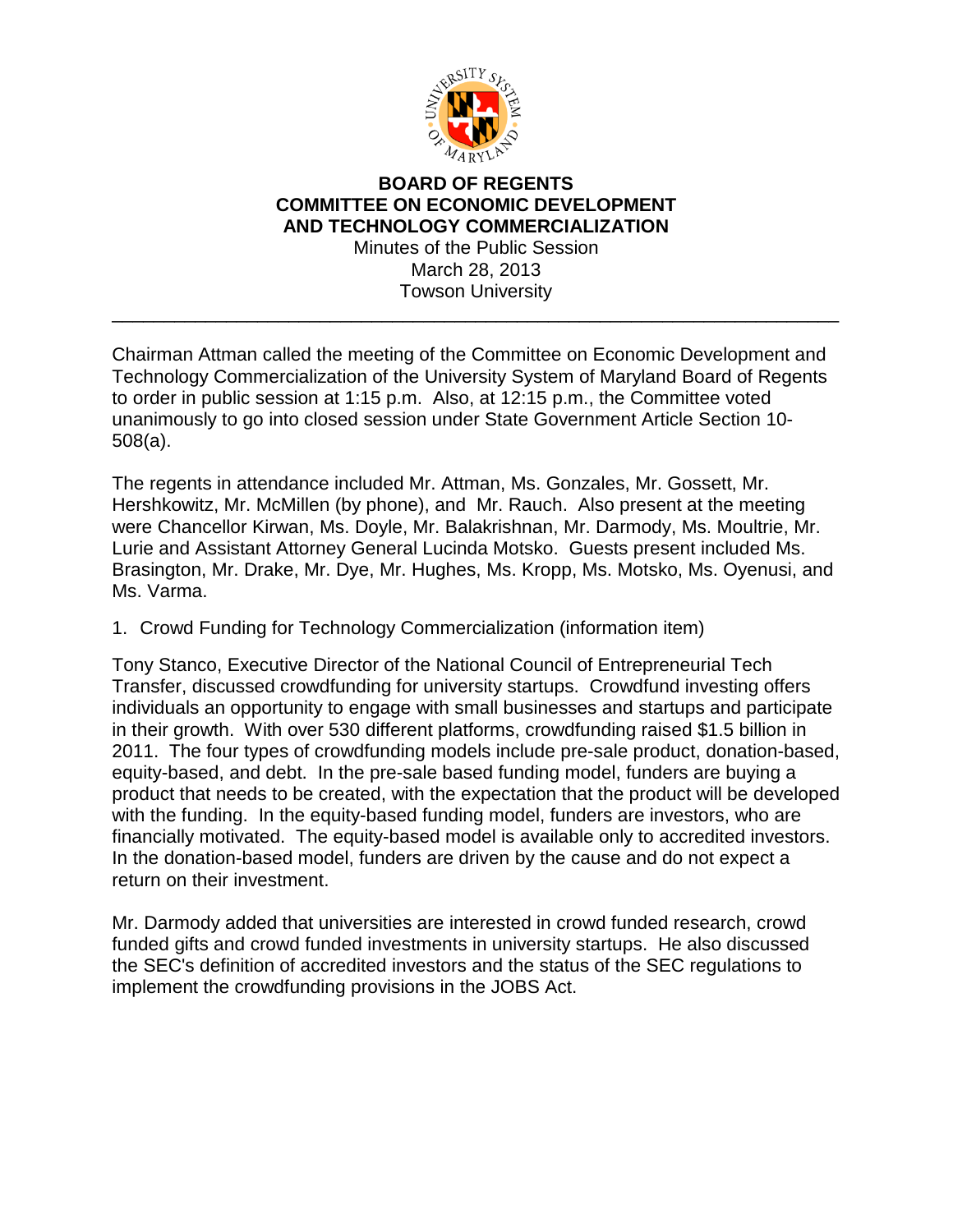2. New Companies Facilitated by the USM Institutions -- July to December 2012 (information item)

Mr. Balakrishnan presented the latest report on new companies facilitated by the USM institutions. As part of a series of initiatives to accelerate entrepreneurship and innovation, the USM has put in place a process to regularly monitor new company formation. Several USM institutions are actively engaged and have dedicated numerous resources to facilitate the creation of startups.

Since July 2011, the USM institutions have facilitated the creation of 77 tier 1 and tier 2 companies, showing significant progress toward achieving the strategic plan goal of 325 companies over 10 years. For the latest reporting period, July through December 2012, a total of 26 tier 1 and tier 2 companies were created. Although only tiers 1 and 2 are counted towards the strategic plan goal, the 89 tier 3 companies created during the latest reporting period suggests an acceleration in entrepreneurial activities. Mr. Balakrishnan described the tiers under which new companies are categorized.

Also, the Small Business and Technology Development Centers (SBTDCs) are an important element in the entrepreneurial ecosystem. Four USM institutions participate in the network and provide mentoring and support to entrepreneurs and small business across the State. Chancellor Kirwan expressed an interest in monitoring the funding from InvestMaryland in USM-facilitated startups.

3. Entrepreneurial Programs and Initiatives at Towson University (information item)

Ms. Dyan Brasington, Vice President for the Division of Innovation and Applied Research at Towson University, briefed the committee on the many entrepreneurial programs and initiatives at Towson University. TowsonGlobal, the campus incubator, has 5 in-residence experts and an advisory board of 20 experienced executives. The incubator earns \$3,115,000 in annual revenues, has secured \$7,500,000 in outside funding, and has created \$7,969,280 in total economic activity. Towson also has a fastgrowing entrepreneurship track in the College of Business and Economics. The track includes 8 courses and 24 credits in entrepreneurship, and has enrolled approximately 95 students. In addition to the entrepreneurship track, the College of Fine Arts and Communication, and the College of Health Professions each have entrepreneurship courses and workshops for non-business track students.

Towson also has programs aimed at the professional development of their faculty and students. The Kauffman Foundation's Kauffman FastTrac NewVenture Program provides tools for business development to aspiring entrepreneurs. Additionally, the Associate Program at Towson offers a business case competition through the College of Business and Economics where students work independently, in teams, and as leaders on real-world cases that include strategic marketing plans, analysis of management structures, and product re-branding.

Business plan competitions, mentorship programs, internships and student groups also enhance the growing entrepreneurial spirit of Towson. Economic development leaders